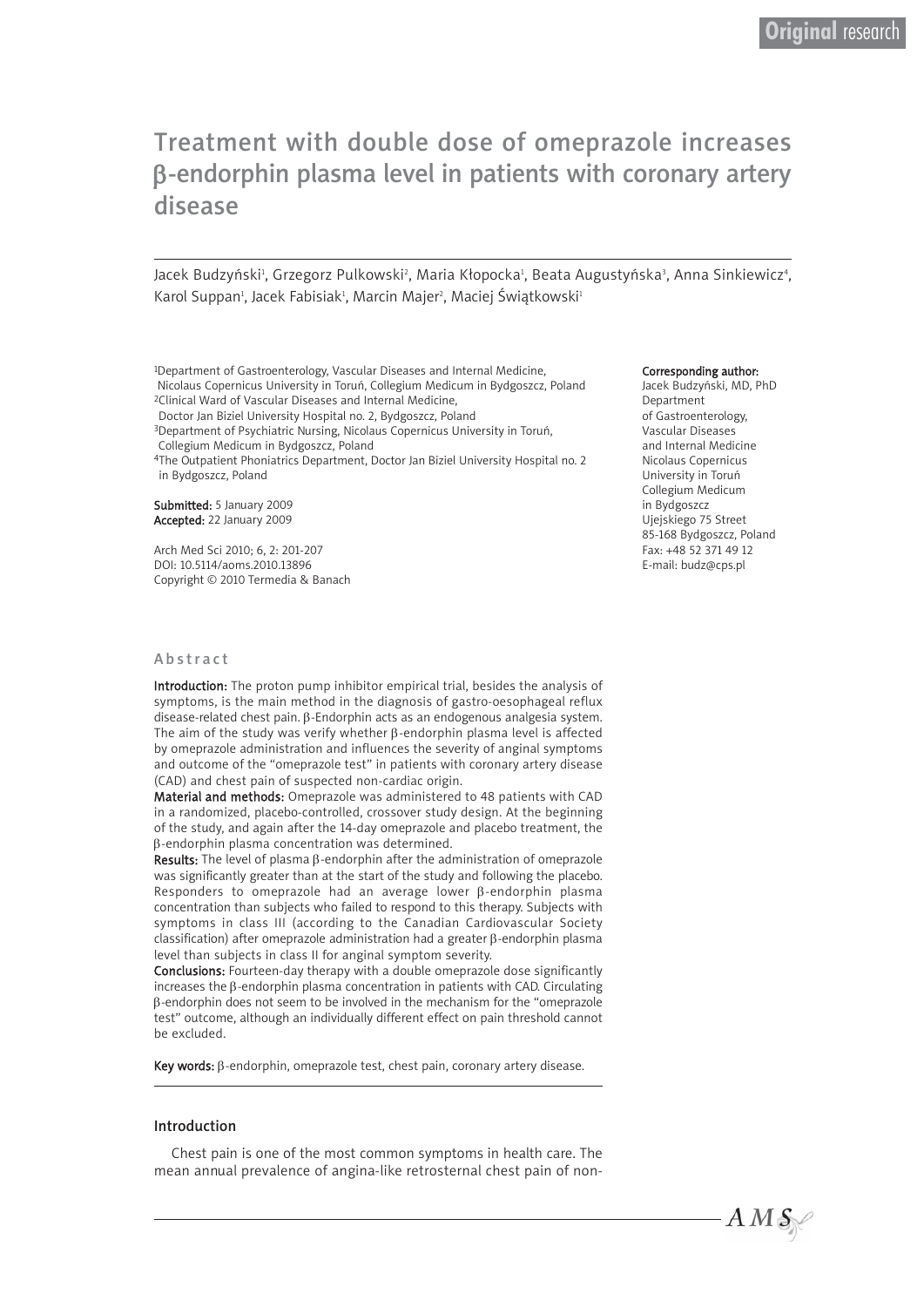cardiac origin (non-cardiac chest pain, NCCP) in the general population is approximately 25% [1, 2]. The most frequent cause of NCCP is gastrooesophageal reflux disease (GORD), which frequently coexists with coronary artery disease (CAD) [3]. GORD-related chest pain may be indistinguishable from ischaemic cardiac pain [1-3]. After excluding its cardiac source, empirical therapy with a double or triple standard dose of proton pump inhibitor is recommended as an initial diagnostic approach [1, 2, 4-6]. The results of our investigations showed that 14-day therapy with a double dose of rabeprazole (open-label trial) [3] or omeprazole (randomized, placebo controlled cross-over trial) [7] leads to a decrease in the number of total chest pain episodes and in some electrocardiographic signs of myocardial ischaemia in patients with stable angina pectoris and CAD. The pathomechanism of symptom improvement after therapy with proton pump inhibitor is mostly explained by a decrease in oesophageal mucosa injury, diminished chemo- and mechanoreceptor stimulation, as well as reduction in secondary motor reaction with hypertensive contractions of the circular and longitudinal oesophageal muscles [8, 9]. In about half of patients with CAD, related to gastric acid secretion inhibition, decrease of stimulus for the cardio-oesophageal reflex and the prevention of reflexive reduction in myocardial perfusion should also be taken into consideration [3, 7, 10, 11]. Moreover, because of the proven role of changes in the central and peripheral pain threshold in pathogenesis of non-cardiac chest pain [1, 2, 8, 9], mediators of the brain-gut axis might also have potential importance in the outcome of empirical therapy with proton pump inhibitor. Recently, Dickman *et al*. [12] reported that acupuncture is more effective than the addition of a second proton pump inhibitor dose in therapy of heartburn in patients who failed to respond to a single dose. Because it is accepted that acupuncture works through modulation of endogenous opioids' release, the results of this study suggested involvement of the opioid system in control of GORD-related symptoms. Opioids, as the "endogenous analgesia system", play a role in mechanisms of somatic and visceral pain perception, affect behavioural processes, such as learning and memory [13], modulate the pain threshold and mood state in patients with CAD [14- 19] and duodenal ulcer disease [20], and regulate blood pressure, through the endorphin/encephalin balance [13, 21].

Because the relationships between β-endorphin plasma level and outcome of therapy with proton pump inhibitor in patients with CAD had not been studied, we estimated the changes in β-endorphin plasma level after omeprazole and placebo

administration. The influence of observed changes in this opioid plasma concentration on angina symptoms severity was also assessed.

## Material and methods

We studied 48 patients with obstructive CAD, proven through coronarography: 11 females (23%) and 37 males (77%), recruited from a cardiology outpatient clinic. They suffered from stable, recurrent, angina-like chest pain, but failed to respond to standard anti-anginal therapy. For this reason overlapping of its non-cardiac sources was suspected. The mean age of the study population was 59.6 ±7.2 years. The remaining demographic and clinical data of subjects, stratified by gender, are presented in Table I. All individuals included in the experiment participated in all phases of the study and completed it. None discontinued therapy.

The investigation was performed according to the double-blind, crossover, randomized, placebocontrolled design, so patients acted as their own controls. With all the patients, an interview, physical examination, blood sampling for biochemical determination and the treadmill stress test according to the Bruce protocol (Schiller, Switzerland) were carried out. After the baseline examination, each patient was assigned a consecutive drug kit, according to the sequence of his or her participation in the investigation. Each kit consisted of two boxes with 28 identical-looking capsules containing 20 mg of omeprazole or the placebo (filling materials without omeprazole like in capsules with omeprazole). Randomization was carried out at the stage of preparing the kits. In the first investigation phase, patients were asked to take capsules of omeprazole or the placebo for 14 days, and in the second phase patients were crossed over to the other arm (omeprazole  $\rightarrow$ placebo or placebo  $\rightarrow$  omeprazole). This treatment was recommended as being given in addition to therapy up to that point. The doses of this medication did not change for the entire period of the investigation. Moreover, the participants did not change their smoking and alcohol drinking habits or lifestyle. Patients were only permitted to take short-acting alkalis and nitroglycerine. Following each of the two phases of the investigation, all study procedures, i.e. the interview, physical examination, blood sampling and treadmill stress test, were repeated.

# Determination of β-endorphin plasma concentration

Blood samples were collected at approximately 7:15 am, after 15 min of rest, into Lavender Vacutaner tubes containing EDTA, and gently rocked immediately after collection to ensure anti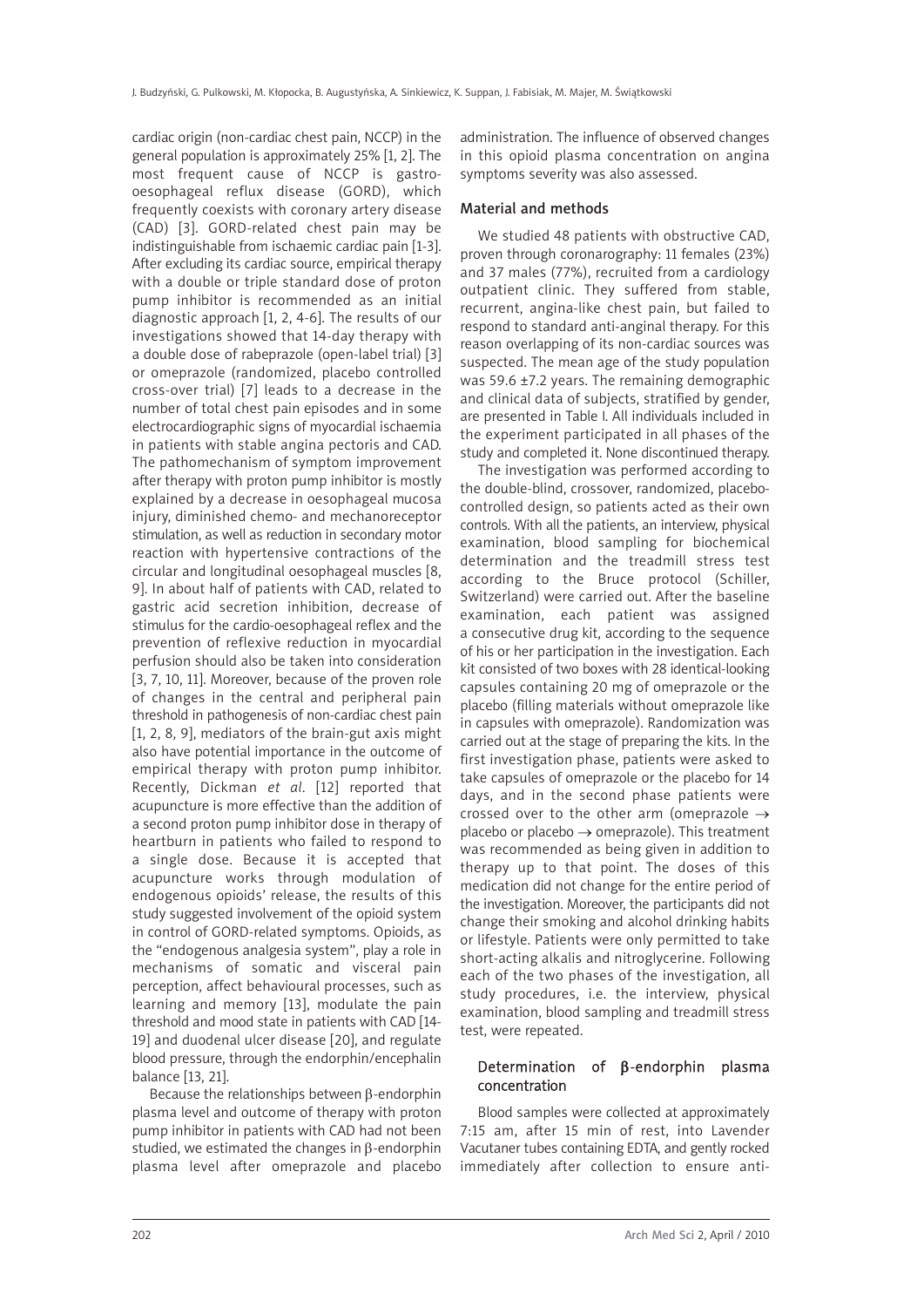coagulation. The samples were then centrifuged for 15 min at 4°C to collect the plasma, which was then kept at –80°C. β-Endorphin estimations in the serum were carried out according to the producer's instructions by enzyme-linked immunosorbent assay (ELISA) (MD Biosciences, Zürich, Switzerland). The test sensitivity was 0.18 pg/ml, intra-assay variation < 5%, inter-assay variation < 14%.

## Statistical analysis

Statistical analysis was conducted using a licensed version of the statistical software STATISTICA PL 5.0 for Windows. The results are presented as the mean ± standard deviation (SD)

or *n*, %. The statistical significance of differences between females and males (Table I) was checked using unpaired Student's *t*-test and Fisher's exact test. The effect of respective interventions on the β-endorphin level was estimated using ANOVA with three repetitions and the Scheffe post hoc test, so all subjects acted as their own controls. Rank Spearman correlations between the β-endorphin plasma concentration and the values of the treadmill stress test parameters were tested.

## Ethics

The study protocol was approved by the local Bioethics Committee of Nicolaus Copernicus

|  | Table I. Demographic and clinical data of studied subjects with CAD $(n = 48)$ |
|--|--------------------------------------------------------------------------------|
|  |                                                                                |

| Feature                                                                                        | Mean $\pm$ SD or n (%)                             | Females ( $n = 11, 23\%)$                           | Males $(n = 37, 77%)$                                 |
|------------------------------------------------------------------------------------------------|----------------------------------------------------|-----------------------------------------------------|-------------------------------------------------------|
| Age [years]                                                                                    | $59.6 \pm 7.2$                                     | $58.8 \pm 7.3$                                      | $62.9 \pm 6.3$                                        |
| Number of anginal symptoms per week                                                            | $12.9 + 7.9$<br>$(median = 8;$<br>range = $5-35$ ) | $13.4 + 5.9$<br>$(median = 12;$<br>range = $6-26$ ) | $12.8 \pm 8.5$<br>$(median = 10;$<br>range = $6-50$ ) |
| Number of patients with anginal<br>symptoms severity graded according<br>to CCS classification | class II - 36 (75%)<br>class III - 12 (25%)        | class II - 9 (82%)<br>class III - 2 (18%)           | class II - 27 (73%)<br>class III - 10 (27%)           |
| Dyslipidaemia                                                                                  | 44 (92%)                                           | 11 (100%)                                           | 33 (89%)                                              |
| Concentration of total cholesterol [mg/dl]                                                     | 232.7 ±43.8                                        | $202.1 \pm 41.2$                                    | 184.7 ±25.0                                           |
| Concentration of LDL cholesterol [mg/dl]                                                       | 179.7 ±60.1                                        | $121.3 \pm 36.8$                                    | $95.3 \pm 26.6$                                       |
| Concentration of HDL cholesterol [mg/dl]                                                       | 49.5 ±12.6                                         | 49.0 ±12.8                                          | $61.2 \pm 17.6*$                                      |
| Concentration of triglycerides [mg/dl]                                                         | 234.7 ±111.4                                       | 187.1 ±111.5                                        | 136.3 ±63.3                                           |
| Hypertension                                                                                   | 24 (51%)                                           | 1(9%)                                               | 23 (90%)*                                             |
| Diabetes mellitus                                                                              | 14 (27%)                                           | 4(36%)                                              | 10 (27%)                                              |
| Smoking                                                                                        | 12 (25%)                                           | 3(27%)                                              | 9(24%)                                                |
| History of myocardial infarction                                                               | 30 (63%)                                           | 6(54%)                                              | 23 (65%)                                              |
| History of PCI                                                                                 | 16 (34%)                                           | 3(27%)                                              | 13 (35%)                                              |
| History of CABG                                                                                | 7(15%)                                             | 2(18%)                                              | 5(13%)                                                |
| Ejection fraction in echocardiography [%]                                                      | $54.3 + 9.2$                                       | 54.5 ±9.9                                           | $54.2 + 7.7$                                          |
| Aspirin administration                                                                         | 47 (98%)                                           | 11 (100%)                                           | 36 (97%)                                              |
| <b>B-Blockers administration</b>                                                               | 44 (92%)                                           | 9(82%)                                              | 35 (95%)                                              |
| Calcium-blockers administration                                                                | 13 (28%)                                           | 3(27%)                                              | 10 (27%)                                              |
| ACEI administration                                                                            | 39 (81%)                                           | 8 (72%)                                             | 31 (83%)                                              |
| Number of nitroglycerine tablets taken<br>per week                                             | $3.9 + 4.3$<br>$(median = 3;$<br>range 1-20)       | $4.6 \pm 4.9$<br>$(median = 3;$<br>range = $0-15$ ) | $3.6 \pm 4.1$<br>$(median = 3;$<br>range = $0-20$ )   |
| Long-acting nitrates administration                                                            | 22 (45%)                                           | 6(55%)                                              | 16 (43%)                                              |
| Statin administration                                                                          | 45 (100%)                                          | 11 (100%)                                           | 34 (92%)                                              |
| BMI [kg/m <sup>2</sup> ]                                                                       | $28.3 + 3.7$                                       | $26.9 + 4.7$                                        | $28.7 + 3.4$                                          |
| <b>WHR</b>                                                                                     | $0.93 + 0.07$                                      | $0.85 \pm 0.06$                                     | $0.96 \pm 0.06*$                                      |

*CAD – coronary artery disease, PCI – percutaneous coronary intervention, CABG – coronary artery bypass graft, BMI – body mass index, WHR – waist to hip (circumferences) ratio, ACEI – angiotensin-converting enzyme inhibitor, \*p < 0.05 for differences between females and males*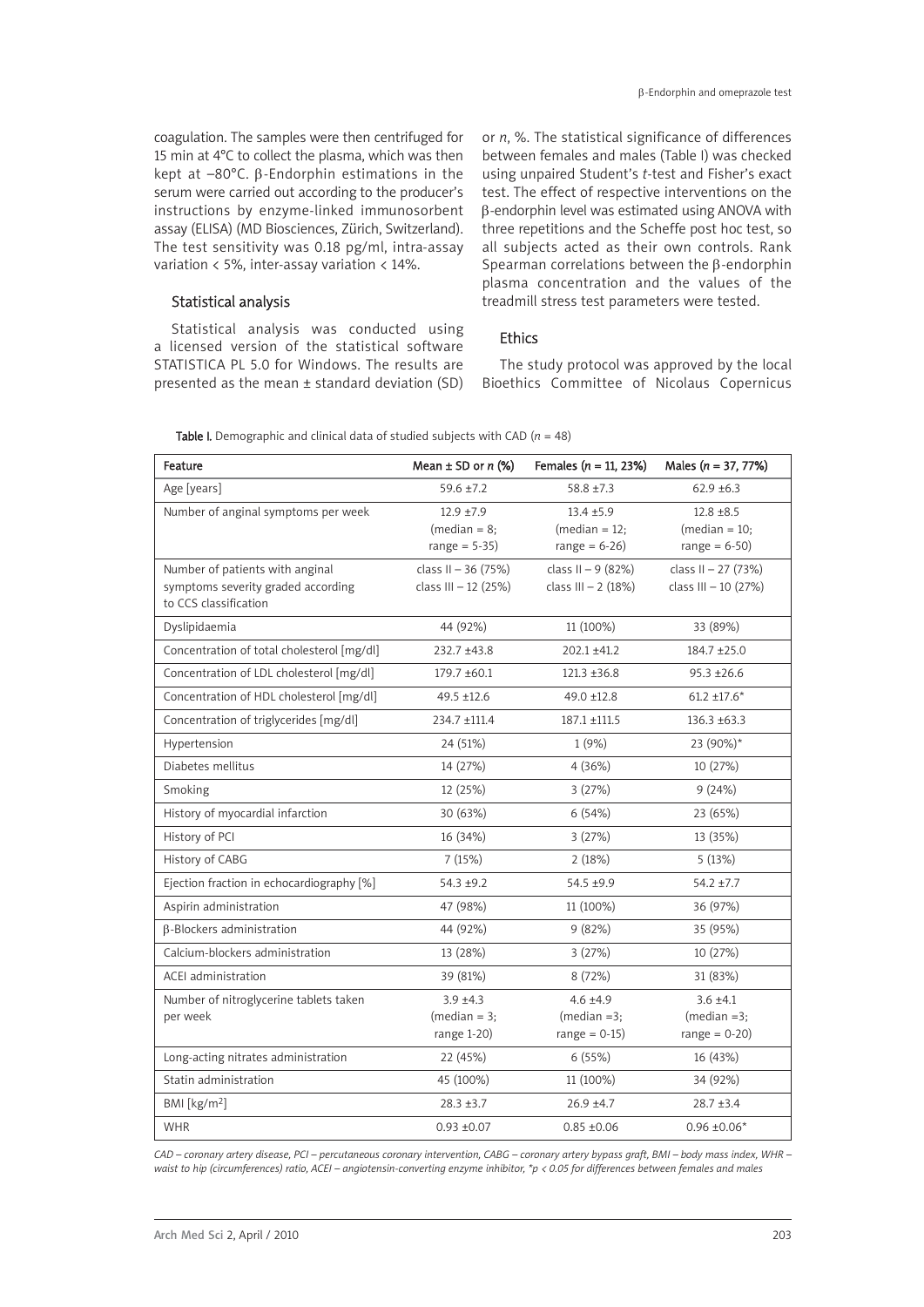

Figure 1. β-Endorphin plasma level at the study beginning, and after omeprazole and placebo administration. ANOVA, *F* = 36.0, *p* < 0.0001



Figure 2. Differences in β-endorphin plasma level at the study start and after following study phases in patients who responded or not to the double dose of omeprazole. "Responders" were defined as subjects who reported decrease in chest pain frequency after omeprazole administration by more than 50%, and "non-responders" were defined as individuals with less or lack of improvement. Interaction between study phase and response to kind of treatment, ANOVA with three repetitions: *F* =2,2,06, *p* =0.14

University in Toruń and Collegium Medicum in Bydgoszcz, Poland. All subjects gave their informed consent prior to the start of enrolment procedures. All procedures have been conducted in compliance with the Declaration of Helsinki.

#### Results

The plasma β-endorphin concentration after 2-week therapy with omeprazole was significantly greater than at the beginning of the study and after the administration of the placebo (Figure 1). Response to omeprazole, defined as decrease in chest pain severity after proton pump inhibitor administration more than by half, had no significant effect on changes in β-endorphin plasma level during the investigation (interaction with the study phase) (Figure 2). However, patients who reported a greater than 50% reduction in the number of chest pain episodes (responders) following treatment with omeprazole (*n* = 17/48, 35%) had a significantly lower average β-endorphin plasma concentration during the whole study period than the remaining subjects (ANOVA: main effect of clinical outcome;  $F = 4.9$ ,  $p = 0.037$ ) (Figure 3).

The changes in the β-endorphin plasma level after omeprazole therapy were related to the severity of anginal symptoms before the patient's involvement in the study, both in one- and in twofactorial analysis (ANOVA:  $F = 4.72$ ,  $p = 0.013$ ) (Figure 4). Subjects with symptoms in class III, according to the Canadian Cardiovascular Society (CCS) classification ( $n = 12/48$ ), had a significantly greater plasma level of β-endorphin after 2-week omeprazole administration than subjects (*n* = 36/48) with class II anginal symptom severity (1246.3 ±778.0 vs. 643.6 ±525.5 pg/ml, *p* = 0.004). The remaining clinical factors, such as randomization when taking omeprazole in the first study phase, gender, age, hypertension, diabetes,



Figure 3. The main effect of kind of treatment clinical outcome on average β-endorphin plasma concentration during all three study phases. ANOVA, *F* = 4.9, *p* = 0.037

Figure 4. Differences in β-endorphin plasma level in relation to anginal symptoms severity before the patient's involvement in the study. ANOVA with three repetitions: *F* = 4.8, *p* = 0.013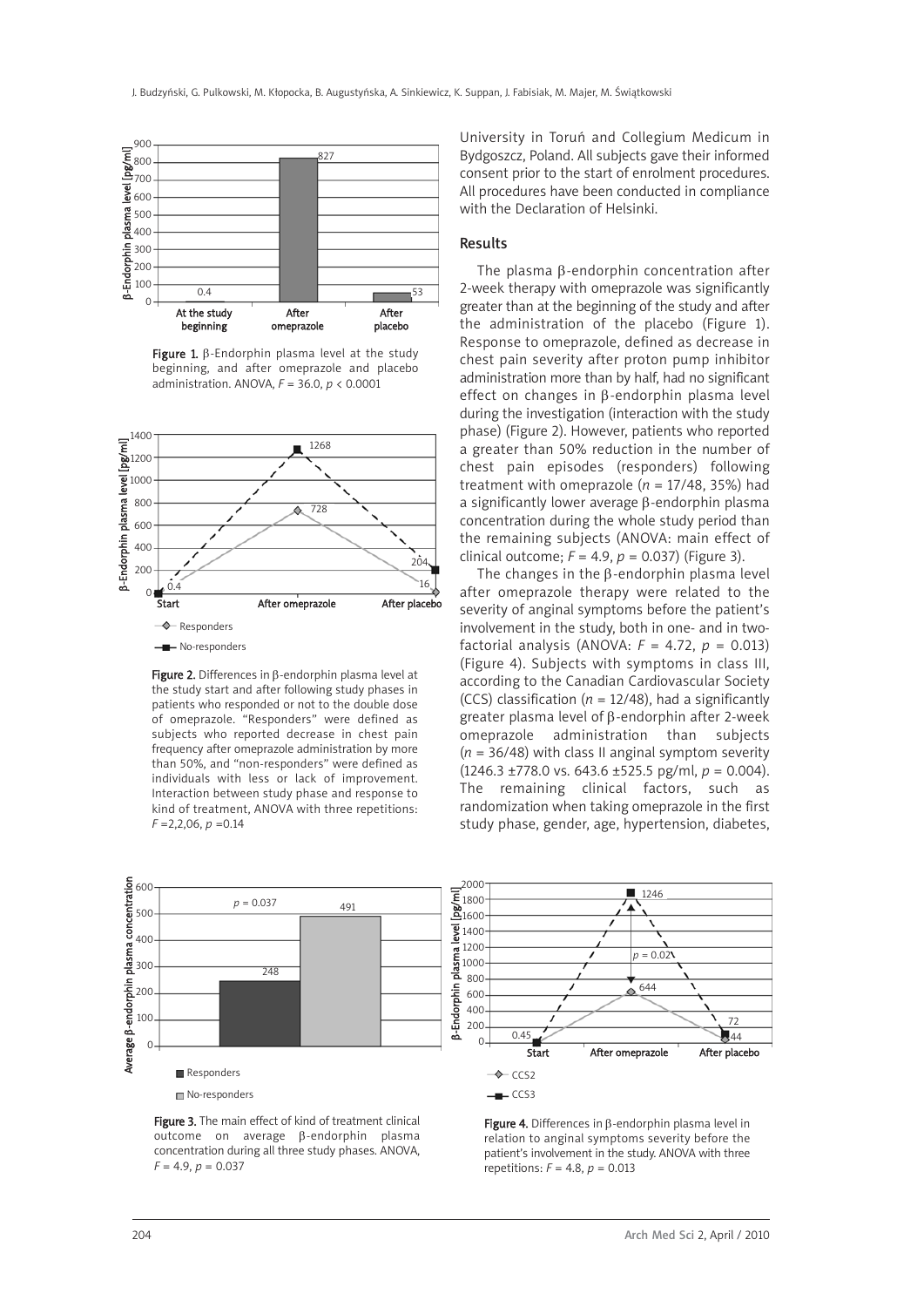dyslipidaemia, smoking, alcohol drinking, and the kind of CAD treatment, had no significant effect on β-endorphin plasma concentration. We did not find any statistically significant relationships between the β-endorphin plasma level and the course of the treadmill stress test, either at the start of the study or after therapy with omeprazole or the placebo.

## Discussion

In our study we found an enormous increase of β-endorphin plasma concentration after 14 days' administration of a double dose of omeprazole (Figure 1). To our knowledge, this is the first report showing, in a controlled, crossover manner, an increase in the β-endorphin plasma level after omeprazole therapy. In contrast to our results, in the study by Tonnarini *et al.* [20], 30-day treatment with omeprazole did not influence the plasma level of β-endorphin in patients with duodenal ulcer disease. However, in other studies, the plasma β-endorphin concentration rose in response to hypoglycaemia, intense physical exercise, surgery, and psychological stress in patients with heart failure, as well as during therapy with ketoconazole and naloxone [14, 22]. Dexamethasone administration decreases this opioid's plasma level. After ketoconazole therapy the β-endorphin level increases fivefold [14] but, in our study, following omeprazole it increased on average by 2000 times and, after the placebo, by more than 100 times. Because β-endorphins play an endocrine role in brain-gut axis function [23], among others, as the endogenous analgesia system, these results might explain the improvement in anginal symptoms observed by us in 35% of patients with CAD after 14-day omeprazole administration ("responders") [7]. Increase in β-endorphin plasma level after treatment with omeprazole might also elucidate the observation made by Sarkar *et al*. [24] in patients with chest pain and GORD. They found that 6-week therapy with a proton pump inhibitor increases the resting oesophageal pain threshold via a decrease in central sensitization.

However, in our investigation responders to the "omeprazole test" had a lower average β-endorphin plasma concentration than subjects who failed to respond to it in one-factorial analysis (Figures 2 and 3). Moreover, the opioid level was higher in patients with greater severity of angina symptoms at the beginning of the study and was not related to the course of the treadmill stress test, including the time to the appearance of chest pain (angina threshold). These observations do not corroborate the above-mentioned hypotheses. They are also not consistent with the results of Tonnarini *et al*. [20], Falcone *et al*. [15], and Sadith *et al*. [18, 19]. The first showed a significantly higher β-endorphin plasma level in patients with an asymptomatic active duodenal ulcer than in subjects with a painful course of disease [20]. The second found a higher plasma level of β-endorphin in asymptomatic patients with silent ischaemia during exercise stress test than in subjects with anginal symptoms. The third observed that β-endorphin infusion decreased adenosine-provoked chest pain in male patients with CAD, whereas naloxone, an opioid receptor antagonist, induced the opposite effect [18, 19]. Jarmukli *et al*. [14], although they showed that an increased β-endorphin plasma concentration augmented the peripheral pain threshold to radiant heat, similarly to our results, do not confirm a significant effect of the β-endorphin level on the angina threshold and workload during an exercise test in patients with stable angina pectoris. The different influence of β-endorphins on somatic and cardiac pain perception was explained by the specific effect of peripheral nociceptors, a distinct central mechanism of somatic and cardiac sensation perception in the thalamus, and a different central and circulating opioid effect [14, 21]. The last explanation may elucidate improvement only in 35% of subjects observed in our study, although the higher plasma level of β-endorphin in patients who failed to respond to the "omeprazole test" and in patients with greater severity of angina symptoms before involvement in the study is difficult to explain. One of the potential explanations of these observations may be a significantly greater hypertensive response to exercise in non-responders than in responders at the study beginning (systolic blood pressure: 174  $\pm$ 20 vs. 157  $\pm$ 16,  $p = 0.004$ , and diastolic blood pressure: 98 ±11 vs. 91 ±8, *p* = 0.04). Ring *et al.* [21] suggested that hypertension appears to be characterised by greater levels of β-endorphins in the peripheral circulation. The second potential explanation of higher opioid plasma levels in nonresponders might be higher anxiety level, secondary to symptoms severity [14, 22]. Panic disorders are frequent in patients with CAD [25]. On the other hand, it is proven that pain causes anxiety and panic disorders increase the intensity of pain, thus demanding higher doses of analgesics, in our study endogenous β-endorphins [26]. Unfortunately, we did not measure anxiety level in our investigation. Thirdly, it may also be supposed that failure of symptoms improvement after treatment with omeprazole resulted from a very low pain threshold in "non-responders". In this way, the greater β-endorphin plasma level in such patients would be a compensatory reaction, although in our study not sufficient to give pain relief.

The potential mechanism of increase in the β-endorphin plasma concentration after omeprazole administration may only be supposed. The most probable is acting via the stimulation of pituitary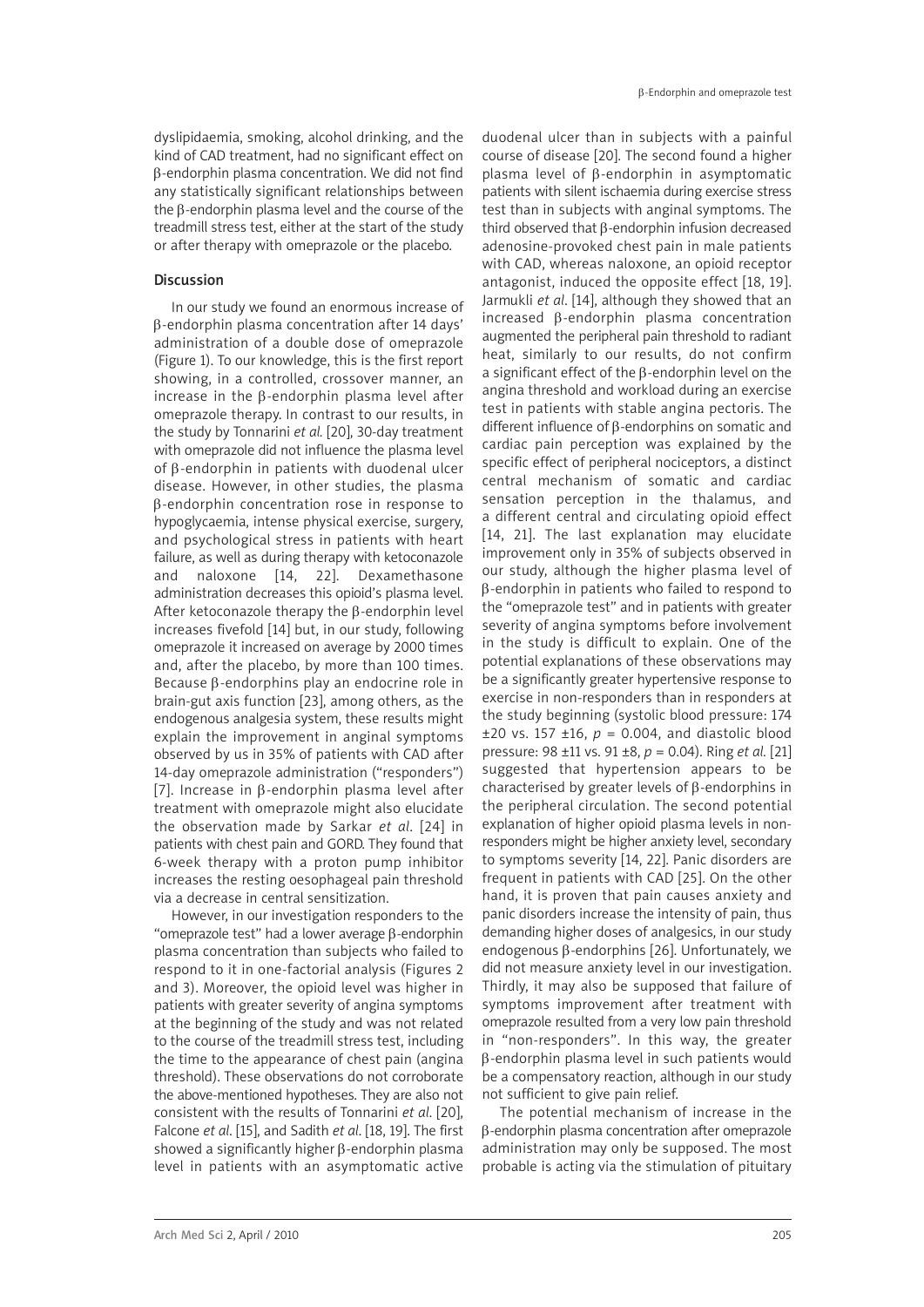opioid release, similar to ketoconazole [14]. Neuroendocrine activation associated with stress or anxiety provoked by symptom severity or myocardial ischaemia cannot be excluded [22], although this hypothesis is not consistent with the lower plasma level of this opioid both at the beginning of the study and following the placebo phase when symptoms severity was greater. An increase in the β-endorphin level after therapy with omeprazole may also be explained by the recently proven anti-inflammatory action of proton pump inhibitors in patients with GORD (a decrease in mucosal IL-8) [27]. It is known that the administration of proton pump inhibitors diminishes acute inflammatory cell infiltration in oesophageal mucosa. The remaining chronic inflammation dominated by T-lymphocytes is associated with an increase in β-endorphin release and a reduction in visceral pain perception [28]. This effect, also observed in patients with chronic or quiescent colitis, is explained by feedback neuroimmune cross-talk between mucosal T-cells and the enteric nervous system mediated via β-endorphin [28, 29]. Moreover, because it is known that omeprazole inhibits cytochrome P450 (CYP) 2C19, its influence on β-endorphin clearance should also be taken into consideration [30, 31].

Our investigation has some limitations. Firstly, sample size was limited to 48 patients, although other similar cross-over trials have involved even fewer patients than our study [5, 6]. Our results, similarly to the cited works, reached statistical significance. On the other hand, together with the relatively small subject sample size the risk of an influence of confounding factors (e.g. pharmacology, age, gender, diabetes mellitus) appears. However, this bias was minimized by the cross-over study design and the use of ANOVA with three repetitions as a statistical method (each patient acted as his or her own control), as well as by subgroup analysis. All these methods decreased the role of sample size and confounding factors, especially differences in kind and dosage of medication. Secondly, in the investigation design we did not provide a "washout period". This fact may be a cause of the relatively high β-endorphin plasma level after 14 days of placebo administration, in patients who were randomized to taking omeprazole as the first drug. However, the observed changes in β-endorphin plasma level were similar irrespectively of the sequence of treatment (first week omeprazole and then placebo or the other way round). So, the lack of "washout" seems to have no significant effect on the obtained results.

In conclusion, 14-day therapy with a double dose of omeprazole significantly increases β-endorphin plasma concentration in patients with CAD. Circulating β-endorphin does not seem to be

involved in the mechanism for the "omeprazole test" outcome, although an individually different effect on pain threshold cannot be excluded.

#### Acknowledgments

This investigation was funded by departmental sources from Nicolaus Copernicus University in Toruń, and Collegium Medicum in Bydgoszcz. We obtained a free supply of kits of omeprazole and the placebo on the basis of a written contract between POLPHARMA and Collegium Medicum in Bydgoszcz. We would like to express our sincere thanks to Associate Professor Marcin Ziółkowski for his substantial advice. None of the pharmaceutical companies has provided any commercial sources for this study. None of the authors has declared any conflict of interest in accordance with the results of this study.

In Department of Gastroenterology, Vascular Diseases and Internal Medicine, Nicolaus Copernicus University in Toruń, Collegium Medicum in Bydgoszcz the study was performed.

Conflict of interest: None declared.

### References

- 1. Fass R, Navarro-Rodriguez T. Noncardiac chest pain. J Clin Gastroenterol 2008; 42: 636-46.
- 2. Dickman R, Fass R. Noncardiac chest pain. Clin Gastroenterol Hepatol 2006; 4: 558-63.
- 3. Świątkowski M, Budzyński J, Kłopocka M, et al. Suppression of gastric acid production may improve the course of angina pectoris and the results of treadmill stress test in patients with coronary artery disease. Med Sci Monit 2004; 10: CR524-9.
- 4. Flook N, Jones R, Vakil N. Approach to gastroesophageal reflux disease in primary care: Putting the Montreal definition into practice. Can Fam Physician 2008; 54: 701-5.
- 5. Dickman R, Emmons S, Cui H, et al. The effect of a therapeutic trial of high-dose rabeprazole on symptom response of patients with non-cardiac chest pain: a randomized, double-blind, placebo-controlled, crossover trial. Aliment Pharmacol Ther 2005; 22: 547-55.
- 6. Bautista J, Fullerton H, Briseno M, Cui H, Fass R. The effect of an empirical trial of high-dose lansoprazole on symptom response of patients with non-cardiac chest pain-a randomized, double-blind, placebo controlled, crossover trial. Aliment Pharmacol Ther 2004; 19: 1123-30.
- 7. Budzyński J, Kłopocka M, Pulkowski G, et al. The effect of double dose of omeprazole on the course of angina pectoris and treadmill stress test in patients with coronary artery disease – a randomised, double-blind, placebo controlled, crossover trial. Int J Cardiol 2008; 127: 233-9.
- 8. Drewes AM, Arendt-Nielsen L, Funch-Jensen P, Gregersen H. Experimental human pain models in gastro-esophageal reflux disease and unexplained chest pain. World J Gastroenterol 2006; 12: 2806-17.
- 9. Sifrim D, Mittal R, Fass R, et al. Review article: acidity and volume of the refluxate in the genesis of gastrooesophageal reflux disease symptoms. Aliment Pharmacol Ther 2007; 25: 1003-17.